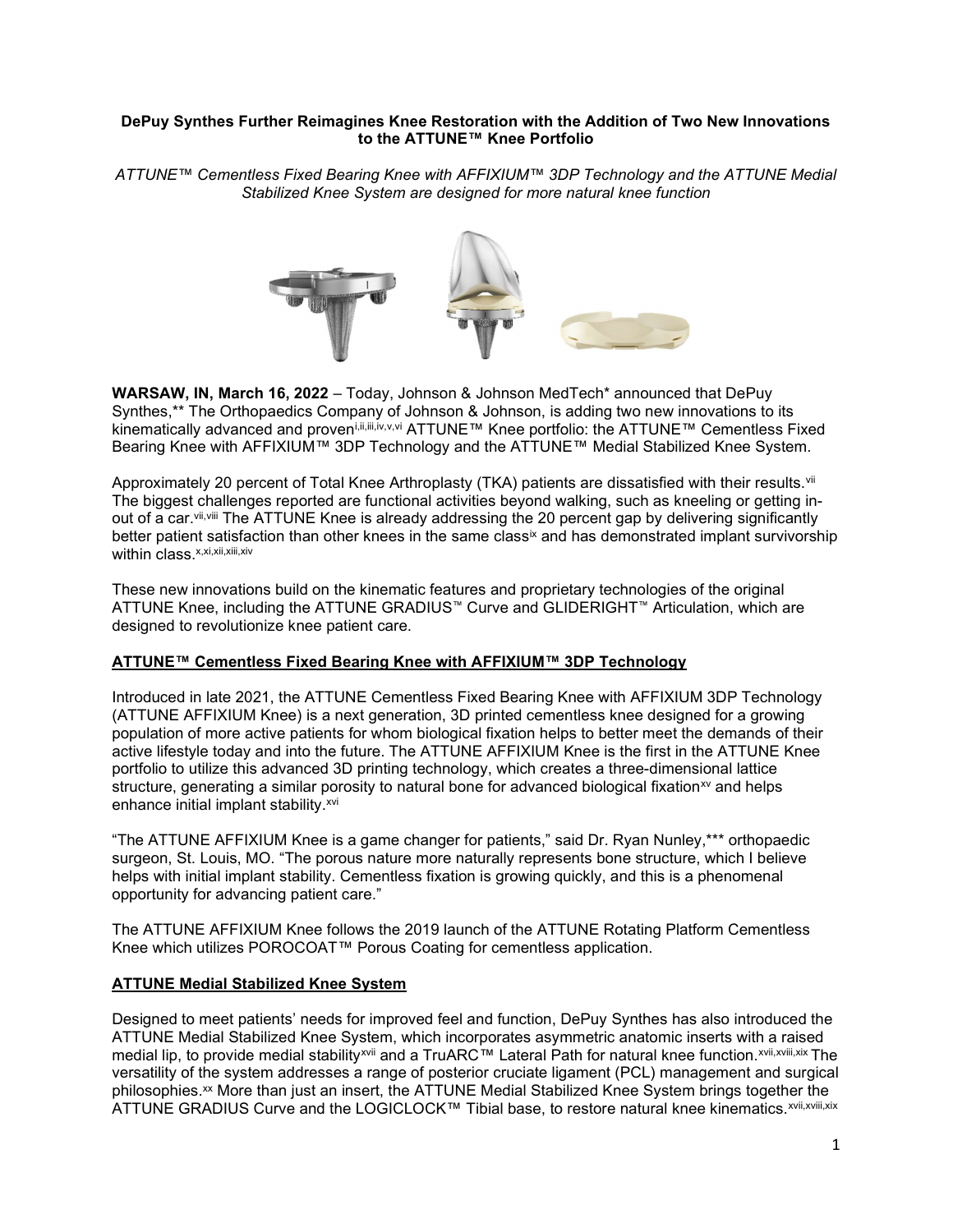"We are truly entering the next phase in knee replacement surgery - knee restoration," said Dr. Jonathan Vigdorchik,\*\*\*\* orthopaedic surgeon, New York, NY. "The ATTUNE Medial Stabilized Knee System is the perfect complement to the ATTUNE Knee platform and provides my patients with the medial conformity and lateral rollback that I want so that their knee feels more natural."

Both the ATTUNE AFFIXIUM Knee and the ATTUNE Medial Stabilized Knee System work seamlessly with the innovative VELYS™ Robotic-Assisted Solution, which helps surgeons provide a tailored experience intraoperatively based on each patient's anatomy. The precision and reliability of roboticassisted bone cuts means the surgeon can accommodate patient-specific surgical techniques and control the implant position and fit for each patient.

"Through our DePuy Synthes Knee Solutions, we're revolutionizing the traditional approach to total knee arthroplasty by offering patients a tailored surgical experience based on the combination of our kinematically advanced implants, our differentiated digital technology, and patient-specific techniques," said Juston Gates,\*\*\*\*\* Worldwide Vice President of Knee Reconstruction for DePuy Synthes. "We believe that this combination can lead to knee restoration and with it, we envision a future of better outcomes and improved patient satisfaction."

To learn more about these enhancements and how they could improve care for patients, please visit kneerestoration.com.

#### About DePuy Synthes Knee Solutions

DePuy Synthes Knee Solutions is reimagining knee restoration to continue to improve patient satisfaction and get patients back to knee function sooner by providing kinematically advanced implants, data-driven enabling technologies and patient-specific techniques.

#### About Johnson & Johnson MedTech

At Johnson & Johnson MedTech, we unleash diverse healthcare expertise, purposeful technology, and a passion for people to transform the future of medical intervention and empower everyone to live their best life possible. For more than a century, we have driven breakthrough scientific innovation to address unmet needs and reimagine health. In surgery, orthopaedics, vision, and interventional solutions, we continue to help save lives and create a future where healthcare solutions are smarter, less invasive, and more personalized.

### About DePuy Synthes

DePuy Synthes, The Orthopaedics Company of Johnson & Johnson, provides one of the most comprehensive orthopaedics portfolios in the world that helps heal and restore movement for the millions of patients we serve. DePuy Synthes solutions, in specialties including joint reconstruction, trauma, extremities, craniomaxillofacial, spinal surgery and sports medicine, in addition to the VELYS™ Digital Surgery portfolio, are designed to advance patient care while delivering clinical and economic value to health care systems worldwide.

Building on our proud product innovation and legacy of industry firsts, we are reimagining the orthopaedic landscape with new advancements in medical technologies and digital surgery across the entire continuum of care to Keep People Moving today and tomorrow. For more information, visit www.depuysynthes.com.

\* Comprising the surgery, orthopaedics, vision and interventional solutions businesses within Johnson & Johnson's MedTech segment.

\*\* DePuy Synthes represents the products and services of DePuy Synthes Sales, Inc. and its affiliates. \*\*\* Dr. Ryan Nunley is a design surgeon and paid consultant of an affiliate of DePuy Synthes.

\*\*\*\* Dr. Jonathan Vigdorchik is a design surgeon and a paid consultant of an affiliate of DePuy Synthes. \*\*\*\*\*Juston Gates is an employee of Medical Device Business Services, Inc.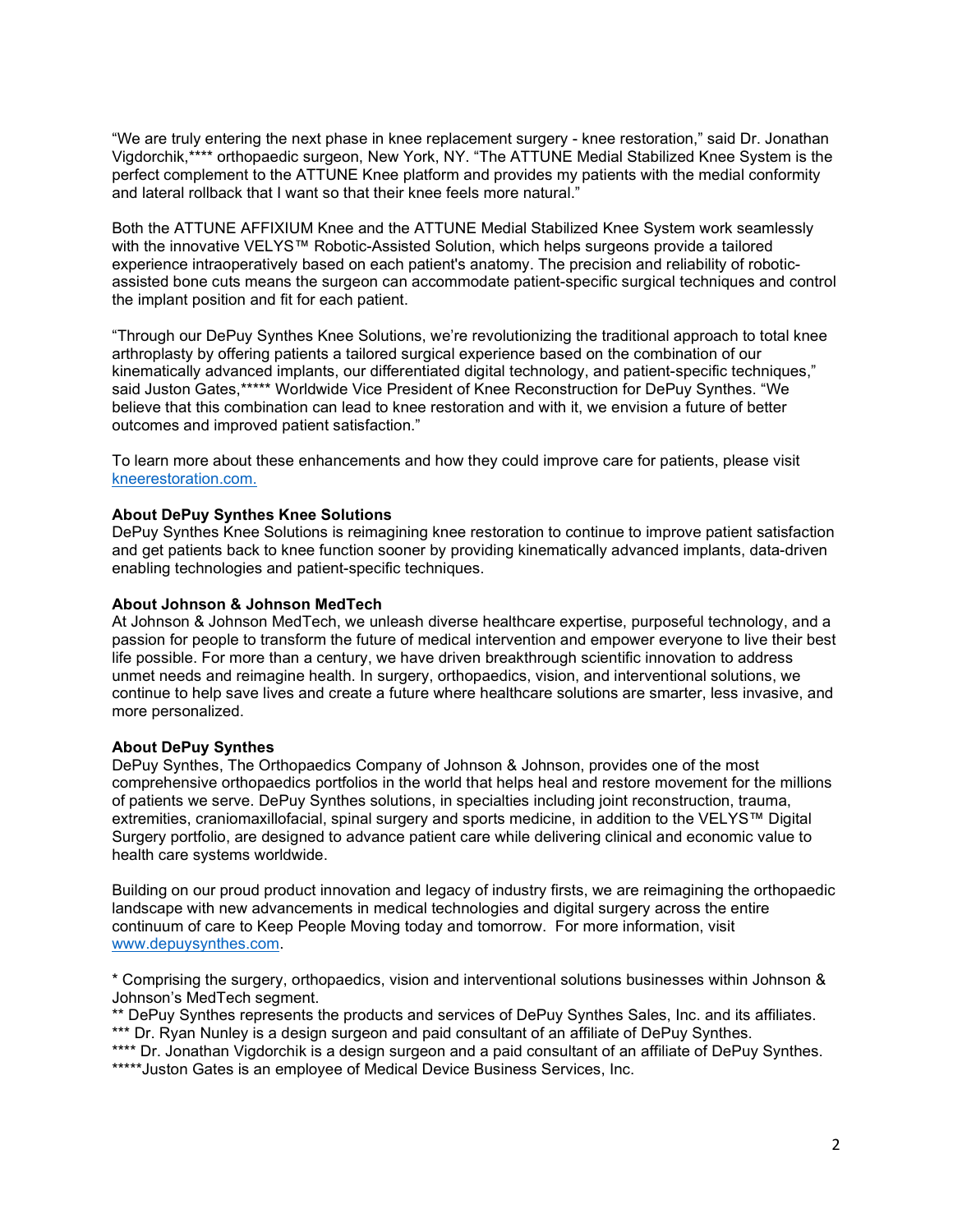### Cautions Concerning Forward-Looking Statements

This press release contains "forward-looking statements" as defined in the Private Securities Litigation Reform Act of 1995 regarding the ATTUNE™ Cementless Fixed Bearing Knee with AFFIXIUM™ 3DP Technology and the ATTUNE Medial Stabilized Knee System. The reader is cautioned not to rely on these forward-looking statements. These statements are based on current expectations of future events. If underlying assumptions prove inaccurate or known or unknown risks or uncertainties materialize, actual results could vary materially from the expectations and projections of DePuy Synthes, Inc, any of the other Johnson & Johnson MedTech Companies and/or Johnson & Johnson. Risks and uncertainties include, but are not limited to: uncertainty of commercial success; challenges to patents; competition, including technological advances, new products and patents attained by competitors; manufacturing difficulties and delays; product efficacy or safety concerns resulting in product recalls or regulatory action; changes to applicable laws and regulations, including global health care reforms; changes in behavior and spending patterns of purchasers of health care products and services; and trends toward health care cost containment. A further list and descriptions of these risks, uncertainties and other factors can be found in Johnson & Johnson's Annual Report on Form 10-K for the fiscal year ended January 2, 2022, including in the sections captioned "Cautionary Note Regarding Forward-Looking Statements" and "Item 1A. Risk Factors," and in Johnson & Johnson's subsequent Quarterly Reports on Form 10-Q and other filings with the Securities and Exchange Commission. Copies of these filings are available online at www.sec.gov, www.jnj.com or on request from Johnson & Johnson. Neither DePuv Synthes, Inc. / the Johnson & Johnson MedTech Companies nor Johnson & Johnson undertakes to update any forward-looking statement as a result of new information or future events or developments.

#### 204238-220222 DSUS

© DePuy Synthes 2022. All rights reserved.

Please refer to the instructions for use for a complete list of indications, contraindications, warnings and precautions.

representing 1,178 primary, unilateral TKAs with the ATTUNE Knee and 5,707 primary, unilateral TKAs with Triathlon™.

i Ranawat CS, White PB, West S, Ranawat AS. Clinical and Radiographic Results of Attune and PFC Sigma Knee Designs at 2-Year Follow-Up: A Prospective Matched-Pair Analysis. J Arthroplasty 2017;32(2):431-436.

ii Indelli PF, Pipino G, Johnson P, Graceffa A, Marcucci M. Posterior-stabilized total knee arthroplasty: a matched pair analysis of a classic and its evolutional design. Arthroplasty Today 2016;2(4):193-198.

iii Toomey SD, Daccach JA, Shah JC, Himden SE, Lesko JP, Hamilton WG. Comparative Incidence of Patellofemoral Complications Between 2 Total Knee Arthroplasty Systems in a Multicenter, Prospective Clinical Study. J Arthroplasty 2017;32(9S):S187-S192.

iv Martin JR, Jennings JM, Watters TS, Levy DL, McNabb DC, Dennis DA. Femoral Implant Design Modification Decreases the Incidence of Patellar Crepitus in Total Knee Arthroplasty. J Arthroplasty 2017;32(4):1310-1313. v Hamilton W, Brenkel I, Barnett S, et al. Comparison of P.F.C. SIGMA to ATTUNE: A Prospective, Multicenter Study.

Podium Presentation at the Closed Meeting of the Knee Society, Sept 2018, St Louis, MO, USA. 2018. vi Etter K, Lerner J, Kalsekar I, de Moor C, Yoo A, Swank M. Comparative Analysis of Hospital Length of Stay and

Discharge Status of Two Contemporary Primary Total Knee Systems. J Knee Surg. 2017. 1(212): 1-10. DOI https://doi.org/10.1055/s-0037-1604442. Premier Perspective™ Database analysis including 38 US hospitals,

vii Bourne RB, Chesworth B, Davis A, Mahomed N, Charron K. Comparing patient outcomes after THA and TKA: is there a difference? Clin Orthop Relat Res. 2010;468(2):542-546.

viii Tippett SR, Mang J, Dwyer KA, Lesko J, O'Dell T. Collecting data with palm technology: comparing preoperative expectations and postoperative satisfaction in patients undergoing total knee arthroplasty. J Bone Joint Surg Am. 2010;92:259-67.

ix National Joint Registry for England, Wales, Northern Ireland and the Isle of Man. Implant Summary Report for DePuy Synthes ATTUNE CR and ATTUNE PS. NJR Database extract May 6, 2021, page 14 – data derived from general health questions at 6-month post-op follow-up. Licensed for use until May 18, 2022, Available at www.ATTUNEevidence.com (US) and www.provingthepromise.com (EMEA).

x Australian Orthopaedic Association National Joint Replacement Registry (AOANJRR), Automated Industry Report System (AIRS), ID No.4155 for DePuy Synthes, ATTUNE CR/ATTUNE Total Knee, (Procedures from 1 September 1999 – 4 May 2021), Accessed 6 May 2021, AOA, Adelaide: 1-17.

xi Australian Orthopaedic Association National Joint Replacement Registry (AOANJRR), Automated Industry Report System (AIRS), ID No.4156 for DePuy Synthes, ATTUNE PS/ATTUNE Total Knee, (Procedures from 1 September 1999 – 4 May 2021), Accessed 6 May 2021, AOA, Adelaide: 1-17.